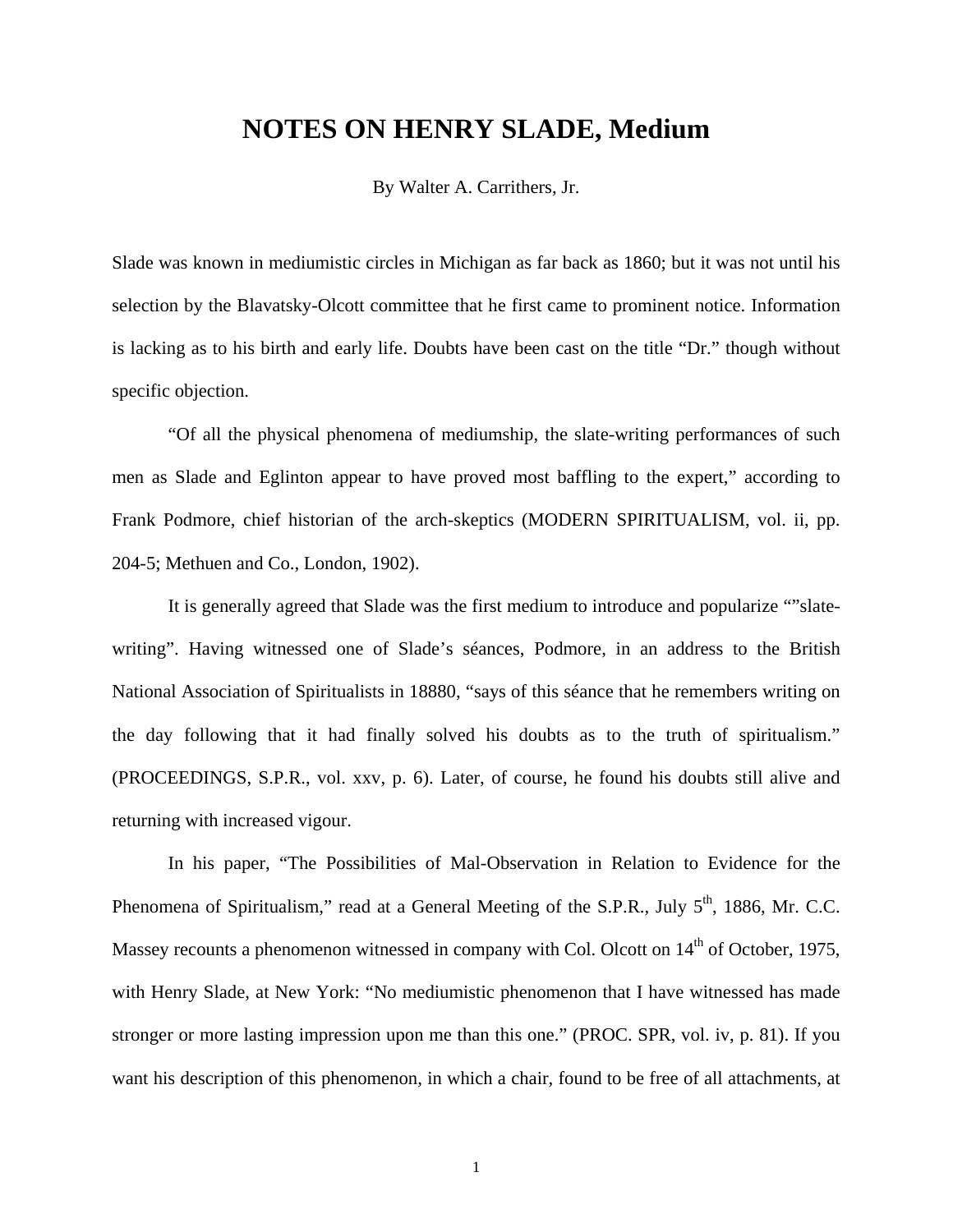Massey's request, got up and moved about while the medium at a distance remained immobile and simultaneously observed, ask for it—a couple of paragraphs or less.

Sir William F. Barrett, who convened the meeting for founding of the SPR: "I was very much impressed with the successful results that I had with Slade in broad daylight and under conditions that seemed to render fraud impossible (and until I am shown how the writing could be accomplished by legerdemain I find it stupendously difficult to accept that hypothesis)..." (PROC., SPR, iv, p. 38). Amoung others who came to acknowledge the reality of phenomena exhibited in Slade's presence were: Dr. Alfred Russel Wallace, Sergeant Edward Cox, Dr. Carter Blake, Dr. George Wyld, Miss. Kislingbury (in 1876, Secretary to the British National Association of Spiritualists), Professor Johann C.F. Zollner and his colleagues Fechner, Weber, and Scheibner.

Zollner mentions Slades' as traveling with "his niece (the daughter of his deceased wife's sister) as well as his secretary, Mr. Simmons, and his daughter..."

Samuel Bellachini, Court Conjuror to the Emperor of Germany signed a notarized affidavit declaring that after a week's experience he found the phenomena in Slade's presence to be "absolutely impossible" by conjuring.

In Russia, Grand Duke Constantine, Prof. Bouterlof and Alexander N. Aksakoff, Imperial Councillor to the Czar, were amoung those converted to belief by experiments with Slade. Nevertheless, in the latter privately communicated his disappointment with the St. Petersburg seances as a whole, and told the astronomer M. Schiaparelli, as the latter testifies in a letter published by Camille Flammarion (MYSTERIOUS PSYCHIC FORCES, p. 66, T. Fisher Unwin, London, 1907), that he had "detected" Slade "in trickery."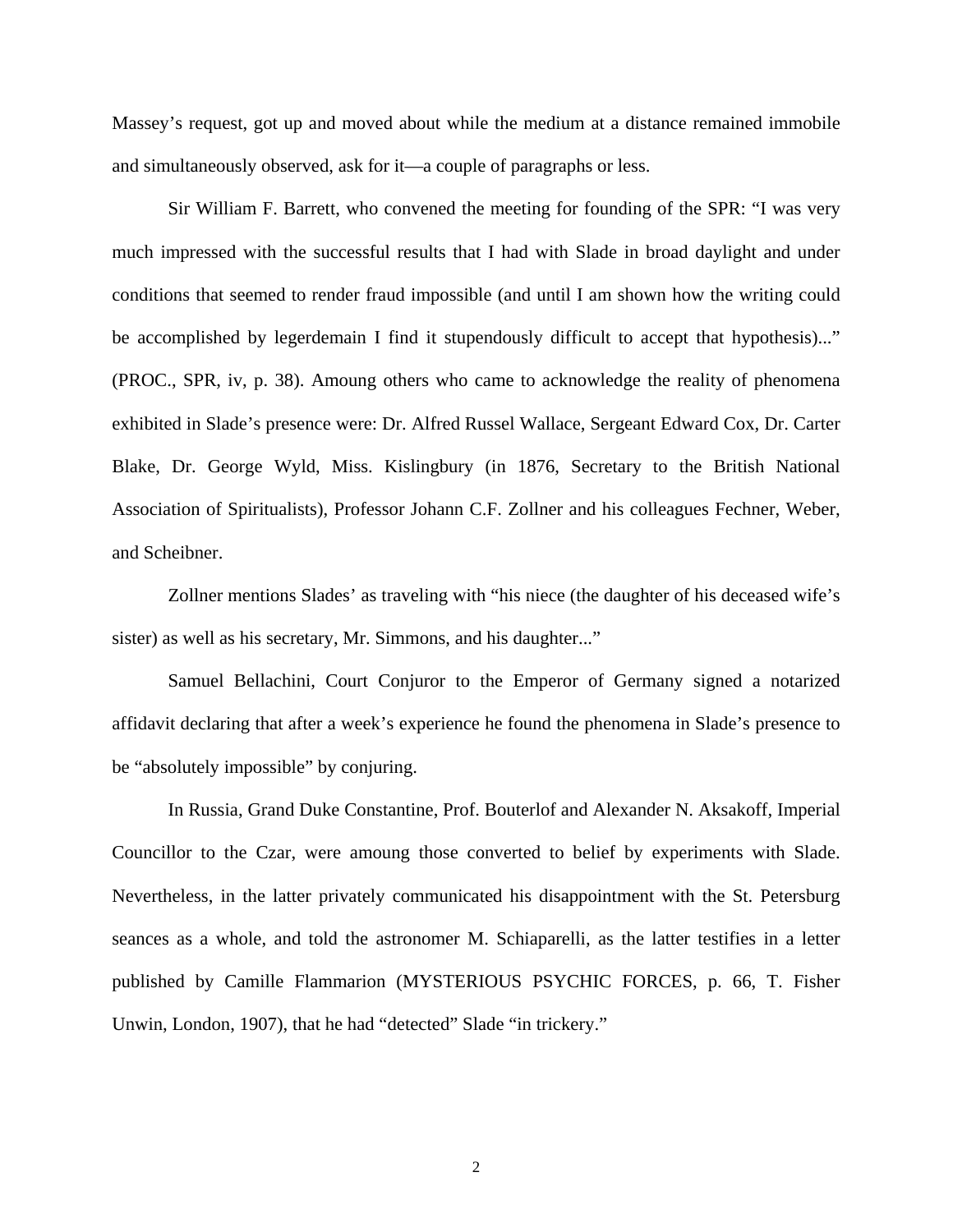Claims were made that Slade was detected in trickery by Lankester and Donkin (in London, 1876), by Members of the Seybert Commission (at Philadelphia, 1885), at a private seance in New York (again the same year), at Weston, West Virginia in 1886, at Newcastle-on-Tyne when he entered England under the pseudonym "Mr. Wilson" in 1887.

In his book, The Bottom Facts Concerning the Science of Spiritualism (G.W. Carleton and Co., New York, 1884) John W. Truesdell, a self-confessed pick-pocket and fraudulent medium alleges that in New York City in 1872 or 3, Dr. Slade confessed to him; but the words Truesdell puts into Slade's mouth are so much in the Author's own style and so ambiguous as to suggest that they were chosen to avoid the possibility of a courtroom confrontation for libel. Mr. Truesdell also quotes an undated and anonymous extract from the "Daily Intelligencer" which goes to show that about 1882 when "exposed" at a séance in much the same manner as by Lankester and Donkin, and when threatened with arrest by the Police Chief of Bellville, Ontario, Slade "wilted at once, and appeared for a time quite dazed and stupid... begged with tears and sobs to be allowed to leave town" and "acknowledged that all the phenomena which had taken place were fraudulent..." (Op. cit., p. 294). Among the Bellville witnesses, there were "several" who were "not satisfied with the explanation he gave of the production of writing...", and, before leaving town, Slade himself "said that when he admitted that his manifestations were the results of trickery he told a lie in order to avoid arrest, and was ready, on account of fear, to admit or deny anything." (Op. cit., pp. 295-6).

Finally, some years after Slade's death, Remigius Weiss, a professional conjuror known as "Albus", who had, he said, been called as an expert by the Seybert Commission, produced a signed, "H. Slade." (John Mulholland, Beware Familiar Spirits, Charles Scribner's Sons, N.Y., 1938, pp. 117-8). "There is no question of its authenticity, and it makes the evidence quite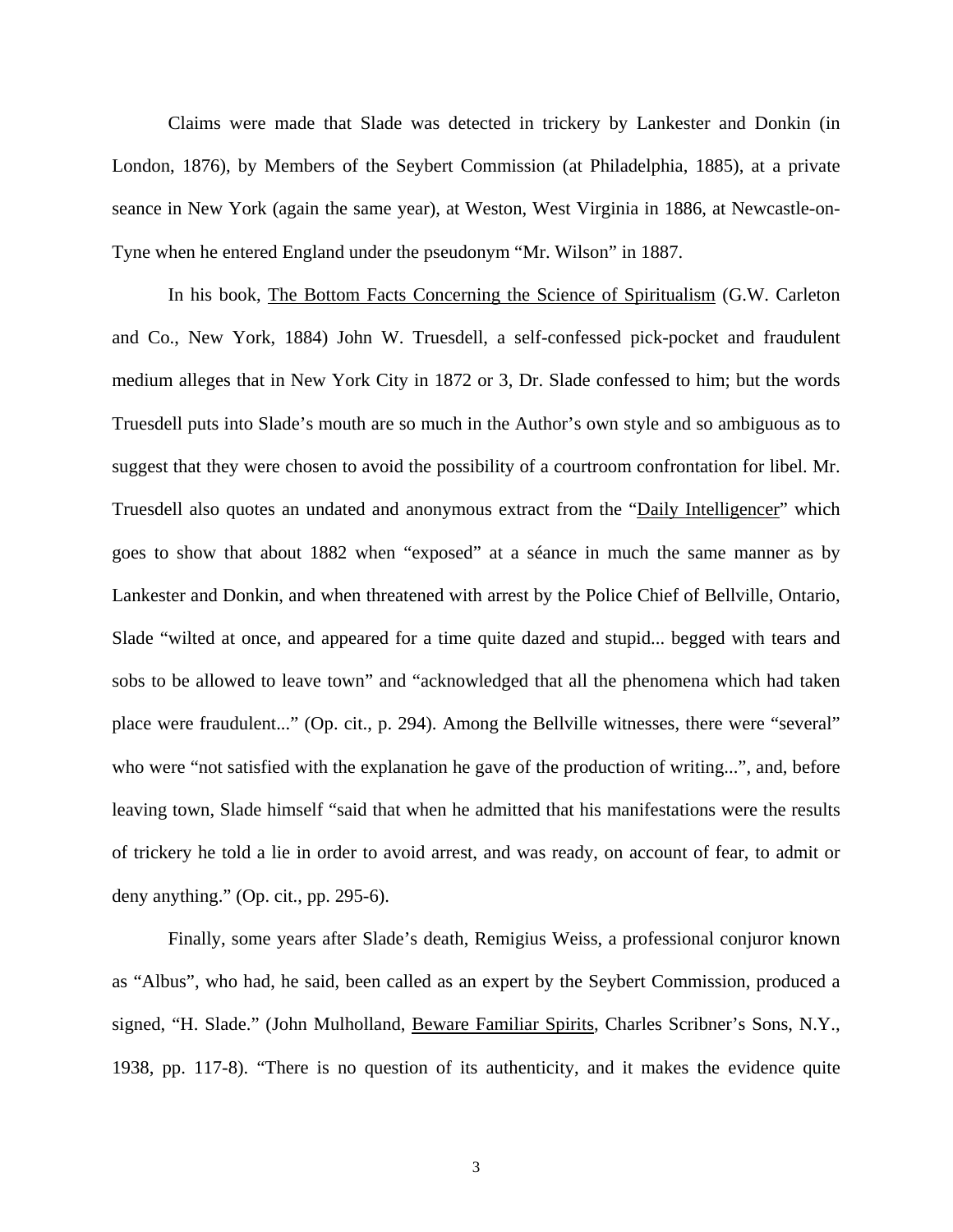complete," observes Mulholland, but the document is undated, and like the "confession" to Truesdell, it was unwitnessed, and, lacking "expertization," by its content conveys nothing convincing.

With respect to the "exposures" of Slade, as Podmore remarks, "The presumption in favour of fraud as the explanation of the physical phenomena is so overwhelming that it is not appreciably increased by a demonstration of fraud in any particular case." (MODERN SPIRITUALISM, ii, p. 191). Moreover, there is reason to believe that what were taken as instances of Slade's surreptitious use of hand or foot were in reality nothing more than sightings of the operation of "astral limbs", thus, at Weston, his business manager, J. Simmons, testified, "I do not doubt that these gentlemen saw what they assert they did... I myself saw a hand, which I could have sworn to be that of Slade, if it had been possible for his hand to be in that position, while one of his hands lay upon the table and the other held the slate under the corner of the table, a third hand appeared with a clothes-brush (which a moment previously had brushed against me from the knee upwards) in the middle of the opposite edge of the table, which was forty-two inches long." (THE HISTORY OF SPIRITUALISM, vol. i, pp. 296-7, by Sir Arthur Conan Doyle, Geo. H. Doran Company, 1926).

Dr. Slade, after 1876, exhibited his mediumistic talents on the Continent, in Denmark, Germany, Russia, and at Prague and the Hague; and afterwards, journeyed to Australia, returning later to America. Perhaps his last recorded séance was that noticed in a report of February 10, 1891, when at New York City he was said to have been detected in fraud by Richard Hodgson (see the latter's report, PROCEEDINGS, SPR, vol. viii, pp. 293-5).

It is reported that Slade became addicted to alcohol; and the newspaper reports show he died in a private hospital in Michigan, September 1905.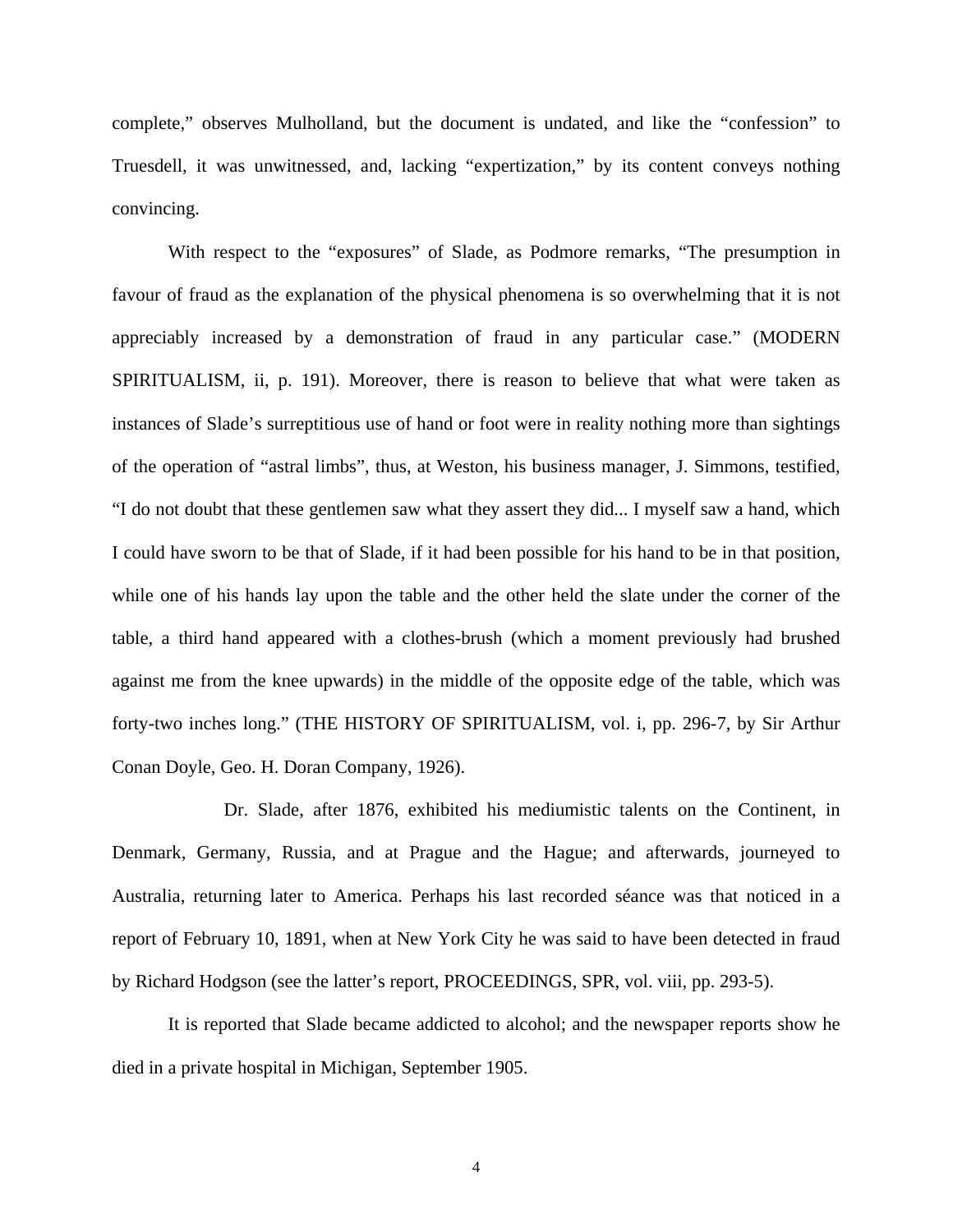For the Report of the Seybert Commission, see PRELIMINARY REPORT OF THE COMMISSION APPOINTED BY THE UNIVERSITY OF PENNSYLVANIA TO INVESTIGATE SYBERT (reprint), J.B. Lippincott Co., 1920; and for replies to the Report, see: What I Saw at Cassadaga Lake: A REVIEW OF THE SYBERT COMMISSIONERS' REPORT, by A.B. Richmond; Colby and Rich, Boston, 1888, with "An Open Letter to Professor George S. Fullerton, of the University of Pennsylvania, Member and Secretary of the Seybert Commission for Investigating Modern Spiritualism," by C.C. Massey, pp. 100-33.

For reviews of the evidence favoring the Slade phenomena, see Chapter xiii of Doyle's HISTORY OF SPIRITUALISM, vol. I; and PSYCHOGRAPHY: A Treatise on One of the Objective Forms of Psychic or Spiritual Phenomena, by M.A. Oxon (W. Stainton Moses) 2<sup>nd</sup> ed., London, The Psychological Press Association, 1882; also, THE SLADE CASE (a pamphlet) by the same author.

## EXTRACTS:

From: TRANSCEDENTAL PHYSICS: An Account of Experimental Investigations from the Scientific Treatises of Johann Carl Fredrick Zollner, Professor of Physical Astronomy at the University of Leipsic, etc., etc.

Pp. 39-40: "In order to repeat some observations with an accordian, in the presence of Home (which were made and published by Crookes and Huggins) besides the above-mentioned large hand-bell, an accordian had been brought by one of my friends. The bell was placed under the table, as in the morning, the Slade grasped the keyless end of the accordian (which he had never had in his hands before, but saw now for the first time) above, so that the side with keys hung down free. While Slade's left hand lay on the table, and his right, holding the upper part of the accordian above the able, was visible to us all, the accordian began suddenly to play, and at